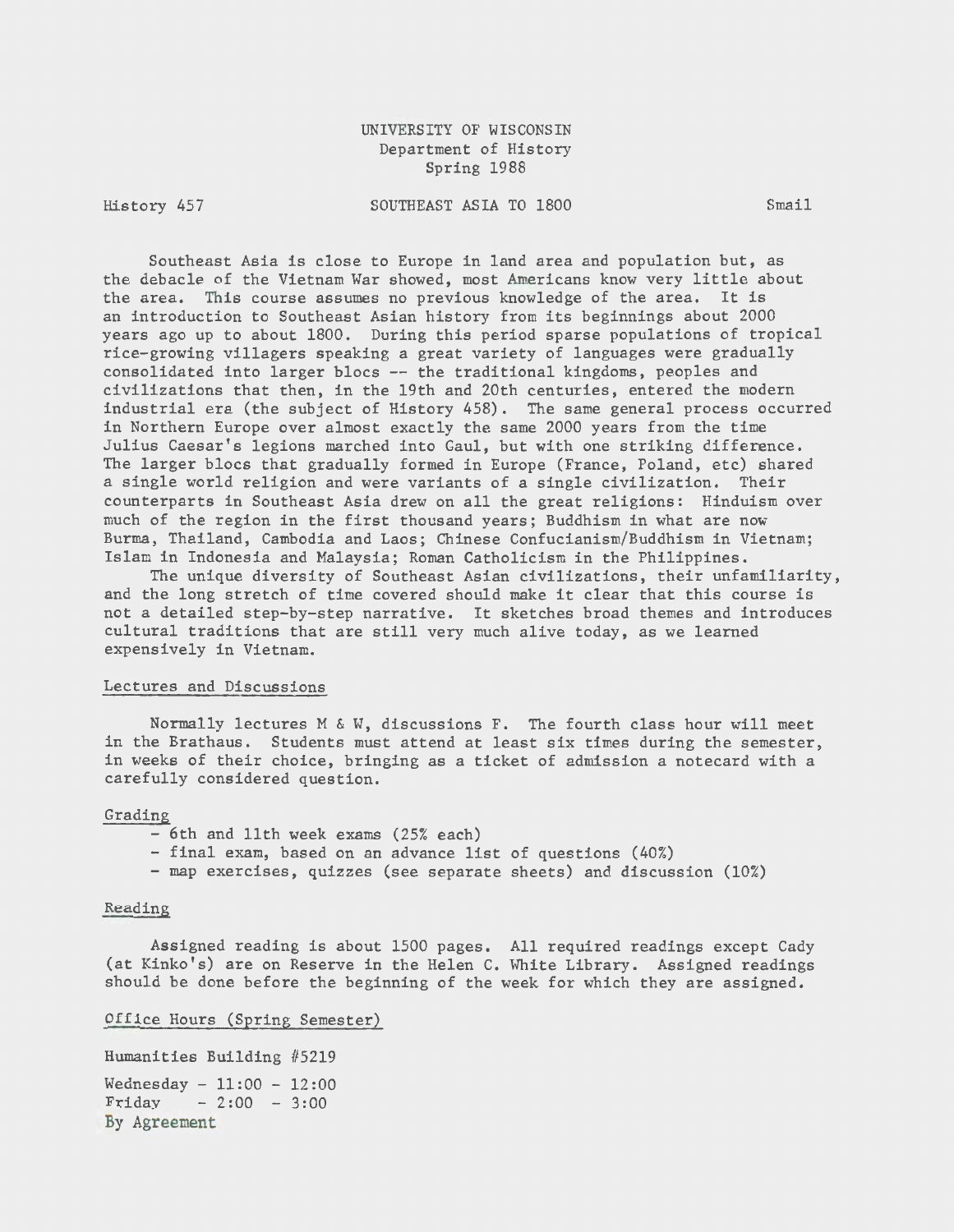457 (88) 2

## I. BEGINNINGS

1. Week of Jan. 18 (no class Mon., Jan. 18) Introduction; Geography; The pattern chart No reading assignment 2. Week of Jan. 25 Agriculture; Prehistory Robbins Burling, Hill Farms & Paddy Fields 40-63 Clifford Geertz, Agricultural Involution 12-37 Map Exercise 1 due Fri. 3. Week of Feb. 1 Going Civic; Hinduism & Buddhism; Early trading states John Cady, Southeast Asia 21-83 "Hinduism" in A.M. Zehavi, Handbook of the world's religions in Mem Lib Reference Room, BL 80.2 Z 43 pp. 160-70 "Buddhism" in Zehavi, pp. 119-34<br>
Map Exercise 2 due Fri. II. CLASSICAL AGE 4. Week of Feb. 8 Angkor Cady, 84-110 Bernard Groslier & Jacques Arthaud, Angkor, art and civilization 5. Week of Feb. 15 Pagan Cady, 111-130 Map Exercise 3 due Fri. Maurice Collis, She was a queen (short novel of 13th c. Pagan) 6. Week of Feb. 22 The Chinese borderlands; Nam Viet, Dai Viet In Search of Southeast Asia Chap 8 "Confucianism" in Ismail alFaruqi & David Quiz #1 in class Fri. Sopher, Historical atlas of the religions of the world, in Mem Lib Reference Room, BL 80.2 F28 pp. 109-26 7. Week of Feb. 29 Java: art and culture in general Clair Hold, Art in Indonesia chaps 2, 3, 5 and pages 267-71 Vicki Baum,Tale of Bali (novel)

7 Week exam in class Fri.